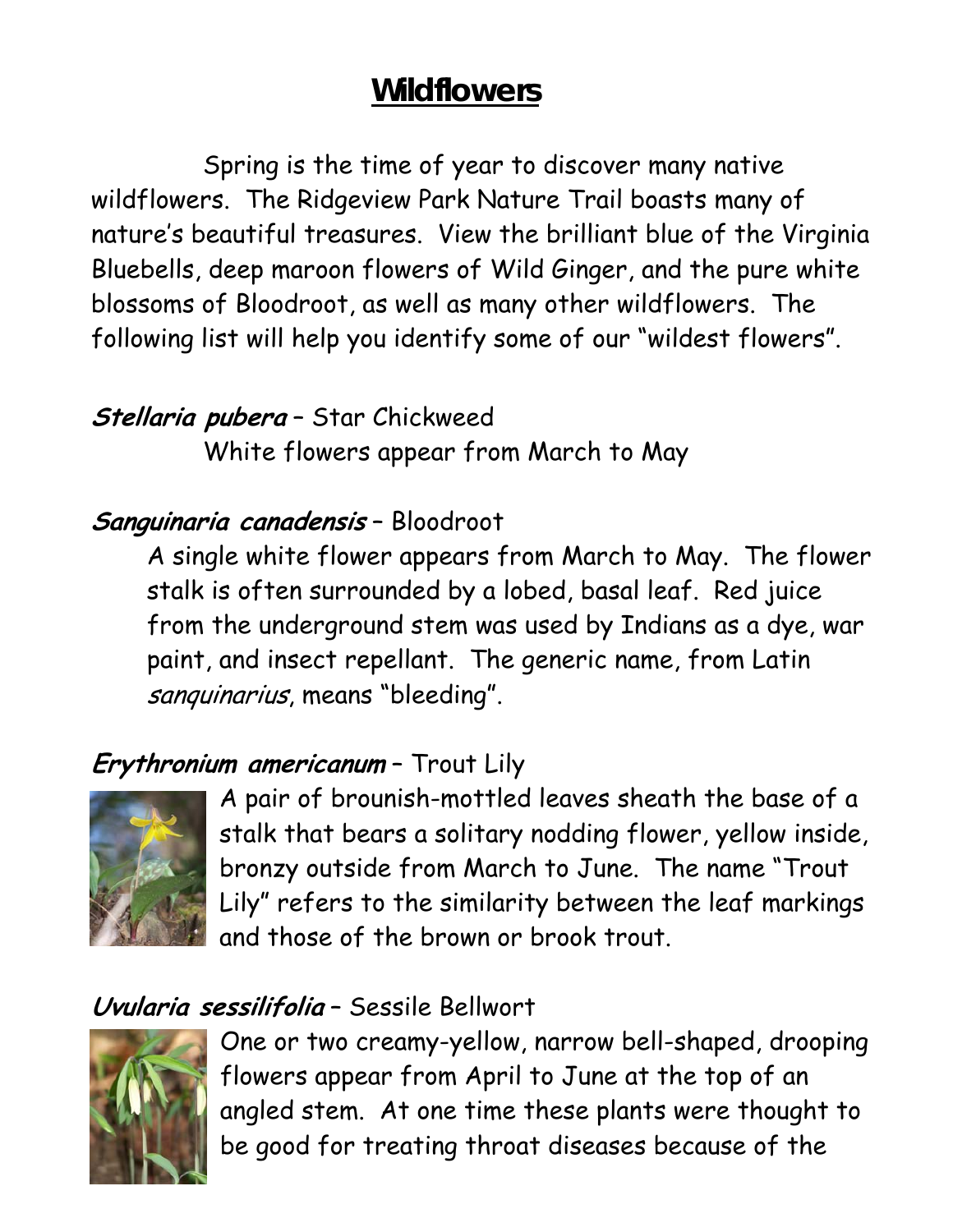drooping flowers resembled the uvula, the soft lobe hanging into the throat.

## **Polygonatum biflorum** – Solomon's Seal

Greenish white flowers hang from the leaf axils on an arching stem from May to June. Rhizomes are edible.

## **Podophyllum peltatum** – Mayapple



A solitary, nodding flower is borne in the crotch of a pair of large, deeply lobed leaves from April to May. The Fruit is a large, fleshy, lemon-like berry. Fruits are edible, but the leaves and stems are poisonous.

#### **Cardamine concatenata** – Cut-leaved Toothwort

Clusters of white or pink flowers are borne on erect stems, in April and May, with deeply lobed and sharply toothed leaves. The name "Toothwort" refers to tooth like projections on the underground stems or rhizomes.

#### **Claytonia virginica** – Spring Beauty

Pink or white flowers, striped with dark pink appear from March to May. A single pair of long, dark green, leaves is present midway up the stem. Roots are edible, potato like structures with a sweet chestnut-like flavor.

#### **Viola sororia** – Common Blue Violet

Blue flowers appear from March to June on separate stems from the heart-shaped leaves. Leaves and flowers are edible and high in vitamins A and C.

**Viola blanda** – Sweet White Violet